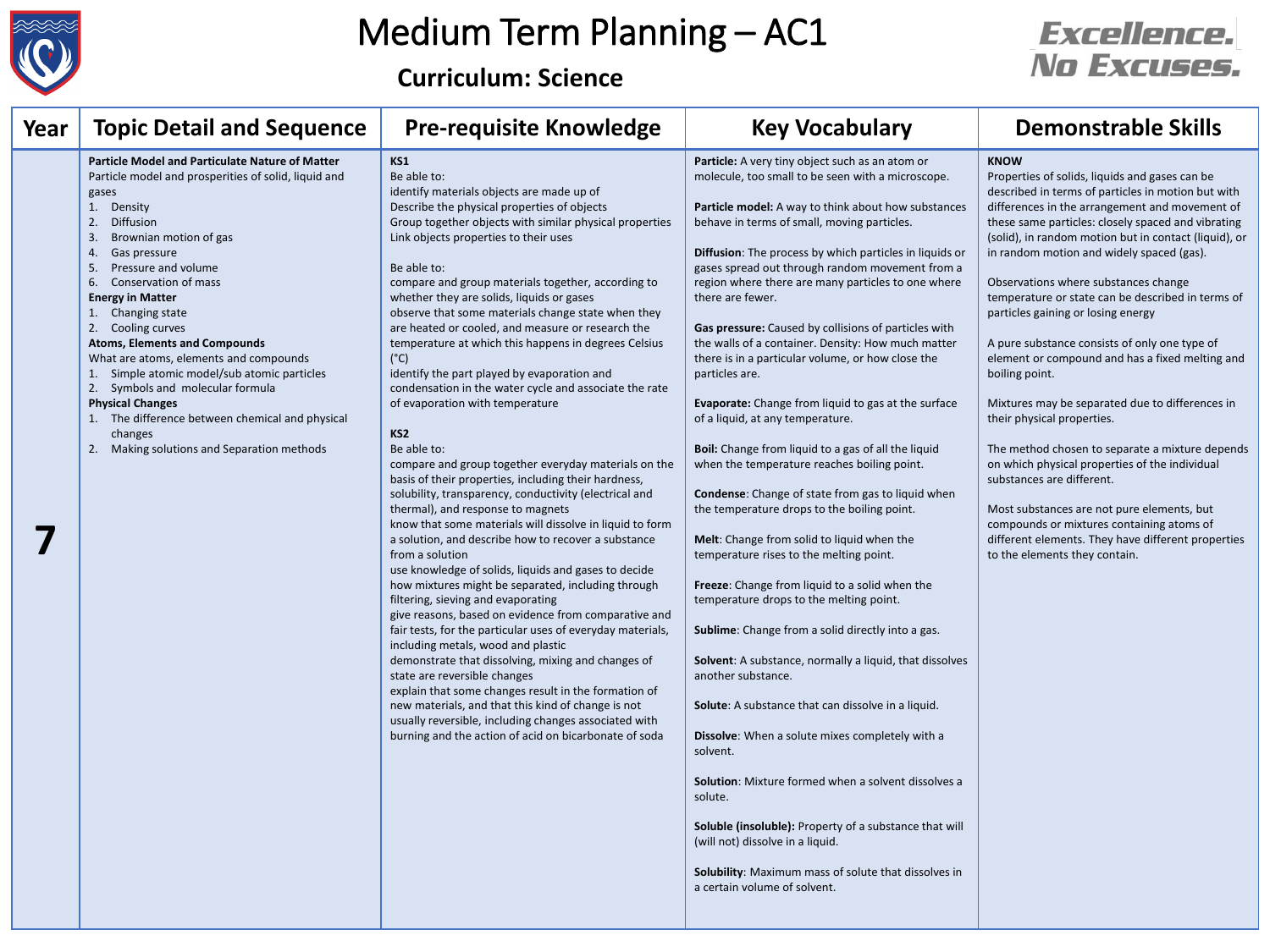

#### **Curriculum: Science**



| Year | <b>Topic Detail and</b><br><b>Sequence</b> | <b>Pre-requisite Knowledge</b> | <b>Key Vocabulary</b>                                                                                                                           | <b>Demonstrable Skills</b>                                                                                                             |
|------|--------------------------------------------|--------------------------------|-------------------------------------------------------------------------------------------------------------------------------------------------|----------------------------------------------------------------------------------------------------------------------------------------|
|      |                                            |                                | Pure substance: Single type of material with nothing<br>mixed in.                                                                               | <b>APPLY</b><br>Explain observations about gas pressure in terms of particles.                                                         |
|      |                                            |                                | Mixture: Two or more pure substances mixed together,<br>whose properties are different to the individual<br>substances.                         | Explain the properties of solids, liquids and gases based on the<br>arrangement and movement of their particles.                       |
|      |                                            |                                | Filtration: Separating substances using a filter to<br>produce a filtrate (solution) and residue.                                               | Explain changes in states in terms of changes to the energy of<br>particles.                                                           |
|      |                                            |                                | Distillation: Separating substances by boiling and<br>condensing liquids.                                                                       | Draw before and after diagrams of particles to explain<br>observations about changes of state and gas pressure                         |
|      |                                            |                                | Evaporation: A way to separate a solid dissolved in a<br>liquid by the liquid turning into a gas.                                               | Using particle models, explain why diffusion only happens in<br>liquids and gasses.                                                    |
|      |                                            |                                | Chromatography: Used to separate different coloured<br>substances.                                                                              | Explain how substances dissolve using the particle model.<br>Use the solubility curve of a solute to explain observations about        |
|      |                                            |                                | Elements: What all substances are made up of, and<br>which contain only one type of atom.                                                       | solutions.<br>Use evidence from chromatography to identify unknown<br>substances in mixtures.                                          |
|      |                                            |                                | Atom: The smallest particle of an element that can<br>exist.                                                                                    | Choose the most suitable technique to separate out a mixture of<br>substances.                                                         |
|      |                                            |                                | Molecules: Two to or more atoms chemically joined<br>together. Most non-metals exist either as small or giant<br>molecules.                     | Name compounds using their chemical formulae. Given chemical<br>formulae, name the elements present and their relative<br>proportions. |
|      |                                            |                                | Compound: Pure substances made up of two or more<br>elements chemically joined together.                                                        | Represent atoms, molecules and elements, mixtures and<br>compounds using particle diagrams.                                            |
|      |                                            |                                | Chemical formula: Shows the elements present in a<br>compound and their relative proportions.                                                   | <b>UNDERSTAND</b><br>Classify substances which behave unusually as solids, liquids or                                                  |
|      |                                            |                                | Physical change: A reversible change in the physical<br>properties of a substance, as size or shape. Freezing a<br>liquid is a physical change. | gases.<br>Evaluate cooling curves to determine the melting/boiling point of                                                            |
|      |                                            |                                | Chemical reaction: a process in which one or more<br>substances, the reactants, are converted to one or                                         | an unknown substance<br>Provide evidence for the existence of particles.                                                               |
|      |                                            |                                | more different substances, the products.<br>Density: mass per unit volume or the degree of                                                      | Predict what will happen during unfamiliar physical processes, in<br>terms of particles and their energy.                              |
|      |                                            |                                | compactness of a substance<br>Volume: the amount of space that a substance or<br>object occupies, or that is enclosed within a container.       | Use particle diagrams to predict physical properties of elements<br>and compounds.                                                     |
|      |                                            |                                |                                                                                                                                                 | Understand how pressure and volume are connected to gas<br>pressure                                                                    |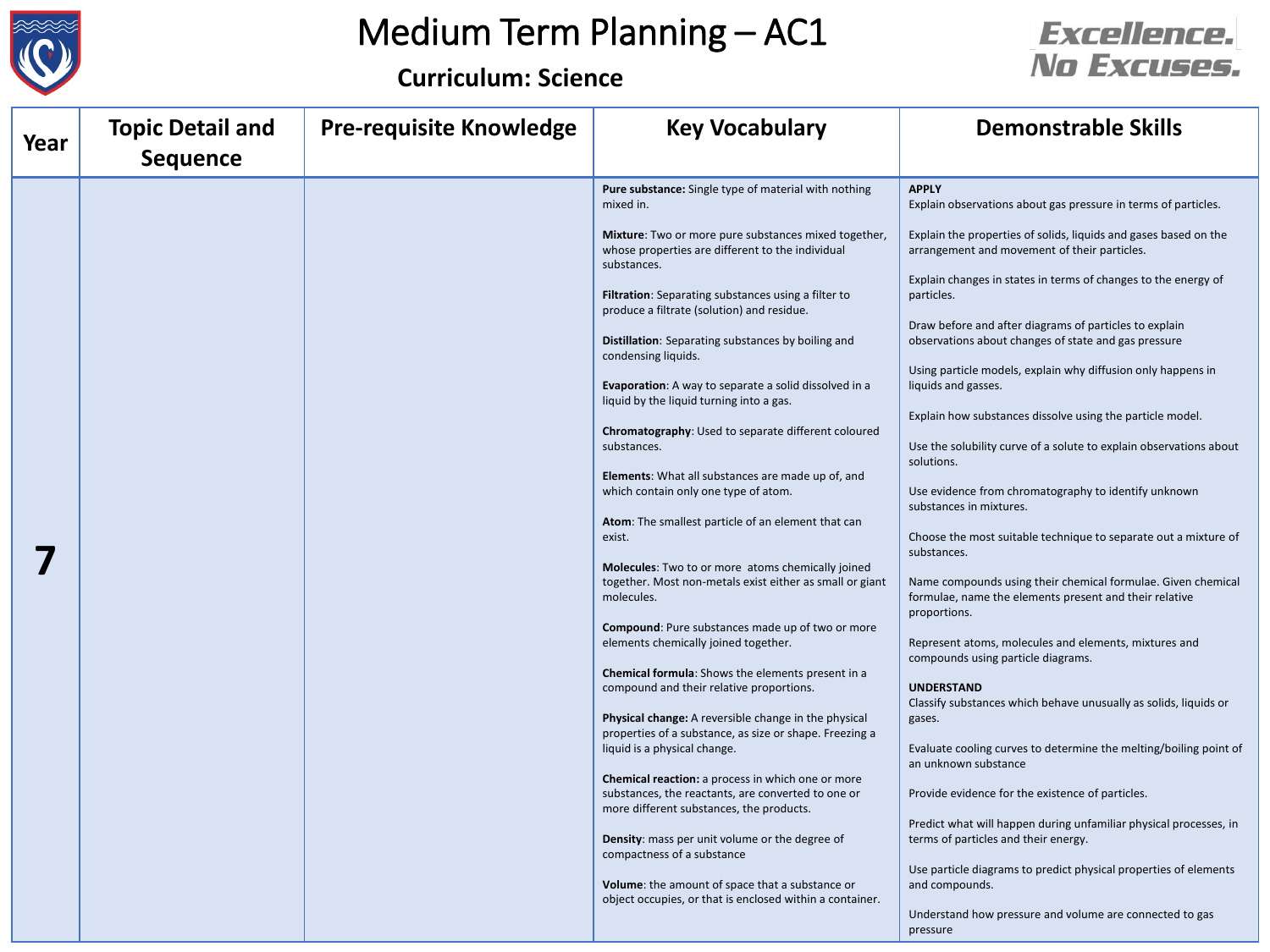

**Curriculum: Science**

| Year | <b>Topic Detail and Sequence</b>                                                                                                                                                                                                                                                                                                                                                                                                                                                                                                                                                                                                                                                                                                                  | <b>Pre-requisite Knowledge</b>                                                                                                                                                                                                                                | <b>Key Vocabulary</b>                                                                                                                                                                                                                                                                                                                                                                                                                                                                                                                                                                                                                                                                                                           | <b>Demonstrable Skills</b>                                                                                                                                                                                                                                                                                                                                                                                                                                                                                                                                                                                                                                                                                                                                                                                                                                                                                                                                                                     |
|------|---------------------------------------------------------------------------------------------------------------------------------------------------------------------------------------------------------------------------------------------------------------------------------------------------------------------------------------------------------------------------------------------------------------------------------------------------------------------------------------------------------------------------------------------------------------------------------------------------------------------------------------------------------------------------------------------------------------------------------------------------|---------------------------------------------------------------------------------------------------------------------------------------------------------------------------------------------------------------------------------------------------------------|---------------------------------------------------------------------------------------------------------------------------------------------------------------------------------------------------------------------------------------------------------------------------------------------------------------------------------------------------------------------------------------------------------------------------------------------------------------------------------------------------------------------------------------------------------------------------------------------------------------------------------------------------------------------------------------------------------------------------------|------------------------------------------------------------------------------------------------------------------------------------------------------------------------------------------------------------------------------------------------------------------------------------------------------------------------------------------------------------------------------------------------------------------------------------------------------------------------------------------------------------------------------------------------------------------------------------------------------------------------------------------------------------------------------------------------------------------------------------------------------------------------------------------------------------------------------------------------------------------------------------------------------------------------------------------------------------------------------------------------|
| 8    | Forces:<br>1. What is a force?<br>Types / examples of forces<br>2.<br><b>Measuring forces</b><br>-3.<br>Frictional forces / streamlining<br>4.<br>Gravity (Weight vs mass, W=mg)<br>-5.<br><b>Balanced Forces:</b><br>Force diagrams<br>6.<br>Balanced forces & Newton's 1st law<br>7 <sub>1</sub><br>Unbalanced forces cause a change in motion<br>-8.<br>Resultant forces and Newton's 2nd Law<br>-9.<br>Forces & motion:<br>10. Speed (calculation / average / instantaneous)<br>11. Relative motion<br>12. Acceleration / deceleration<br>Describing motion<br>13. Distance / time graphs<br>14. Speed / time graphs<br>Turning forces:<br>15. Moments<br>16. Simple machines<br>17. Deformation (compression & extension)<br>18. Hooke's Law | Expected from KS2:<br>Basic contact forces.<br>Forces can act over a distance.<br>Gravity - pulls objects towards Earth<br>Effects of air resistance, water resistance & friction<br>Levers / pulleys / gears (force magnifiers).<br>Friction investigations. | Force: Forces are pushes or pulls. They can be<br>balanced or unbalanced. If unbalanced they can<br>change the shape of objects and change the way they<br>are moving.<br>Balanced: Balanced forces are two forces acting in<br>opposite directions on an object, and equal in size.<br>They do not cause a change in motion.<br>Unbalanced: Forces that cause a change in the<br>motion of an object are unbalanced forces.<br>Unbalanced forces are not equal and opposite.<br>Resultant: The overall (net) effect of two or more<br>forces on an object<br><b>Stationary: Not moving</b><br><b>Constant:</b> A quantity that does not change<br>Moment: The turning effect of a force around a pivot<br>(the turning point). | • Identify a range of forces.<br>• Draw force diagrams for familiar and unfamiliar<br>situations<br>Recall Newton's 1st & 2nd laws of motion.<br>$\bullet$<br>Recognise when forces are balanced /<br>unbalanced.<br>• Calculate the resultant force from a force<br>diagram.<br>• Describe the change in motion caused by an<br>unbalanced force.<br>• Calculate the average speed for a journey.<br>Explain why the average speed for a journey<br>may be different to speed at a point during the<br>journey.<br>Explain, and give examples of relative motion.<br>• Use motion graphs to describe a journey.<br>• Use motion graphs to calculate speed and<br>acceleration.<br>• Identify situations where turning forces exist.<br>• Calculate the turning effect of a force<br>Explain how simple machines work<br>• Describe the relationship between force<br>applied and extension for a spring<br>Recall Hooke's law.<br>Describe what happens once the elastic limit is<br>exceeded |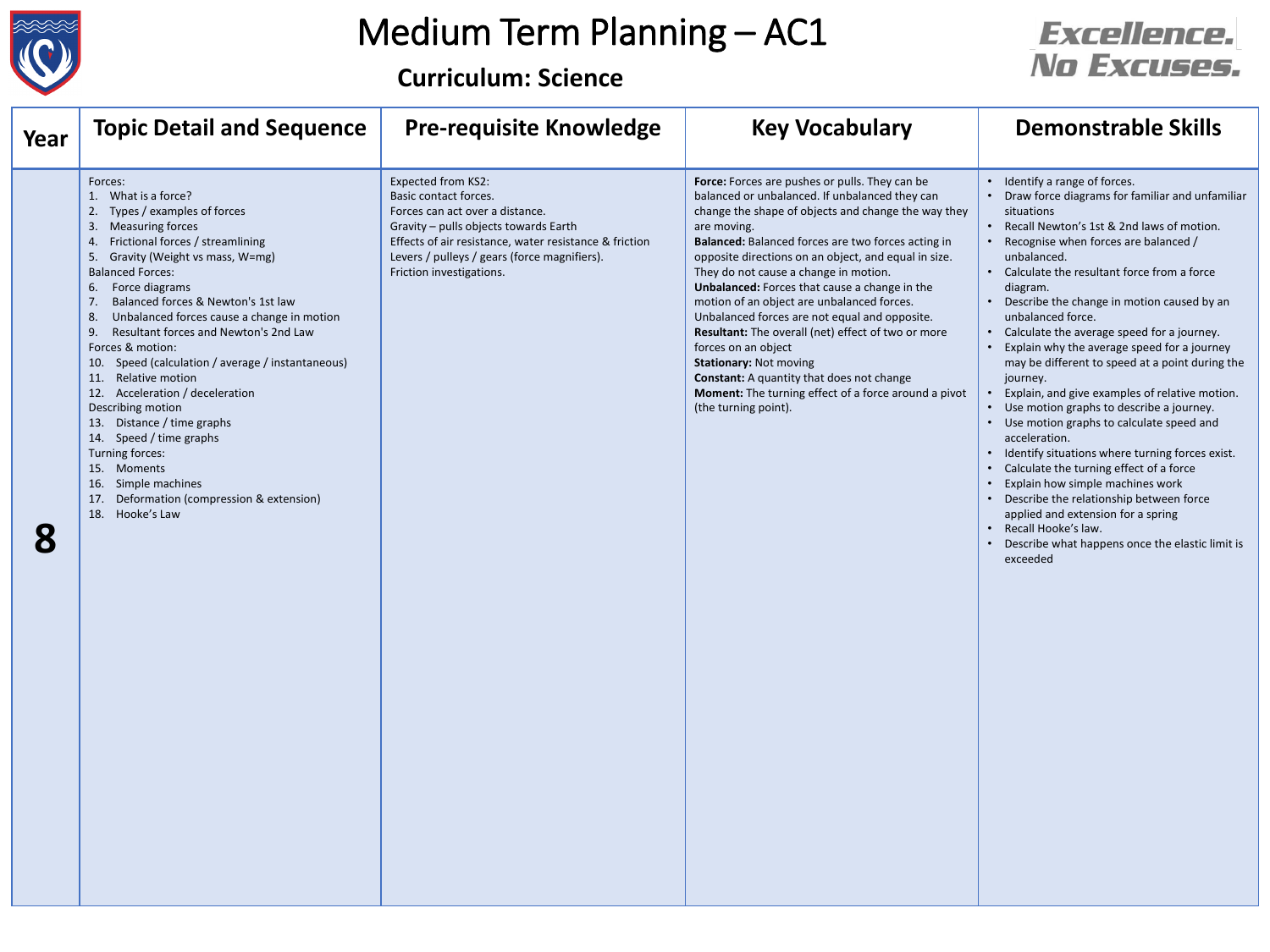

J.

I.

# Medium Term Planning – AC1

## **Curriculum: Science**

|      | <b>Topic Detail</b>                                                                                                                                                                                                                                                                                                                                                                                                                                                                                                                                                                                                                                                                                                                                                                                                                                                                                                                          | <b>Pre-requisite Knowledge</b>                                                                                                                                                                                                                                                                                                                                                                                                                                                                                                                                                                                                                                                                                                                                                                                                                                                                                                                                                                                                                                                                                                                                                                                                                                                                                                                                                                                                                                                                                                                                                                                                                                                                                                                                                                                                                                                                                                                                                                                                                                                                                                                                                                                                  | <b>Key Vocabulary</b>                                                                                                                                                                                                                                                                                                                                                                                                                                                                                                                                                                                                                                                                                                                                                                                                                                                                                                                                                                                                                                                                                                                                                                                                                                                                                                                                                                                                                                                                                                                                                                                                                                                                                                                                                                                                                                                                                                                                                                                                                                                                                                                   | <b>Demonstrable Skills</b>                                                                                                                                                                                                                                                                                                                                                                                                                                                                                                                                                                                                                                                                                                                                                                                                                                                                                                                                                                                                                                                                                                                                                                                                                                                                                                                                                                                                                                                                                                                                                                                 |
|------|----------------------------------------------------------------------------------------------------------------------------------------------------------------------------------------------------------------------------------------------------------------------------------------------------------------------------------------------------------------------------------------------------------------------------------------------------------------------------------------------------------------------------------------------------------------------------------------------------------------------------------------------------------------------------------------------------------------------------------------------------------------------------------------------------------------------------------------------------------------------------------------------------------------------------------------------|---------------------------------------------------------------------------------------------------------------------------------------------------------------------------------------------------------------------------------------------------------------------------------------------------------------------------------------------------------------------------------------------------------------------------------------------------------------------------------------------------------------------------------------------------------------------------------------------------------------------------------------------------------------------------------------------------------------------------------------------------------------------------------------------------------------------------------------------------------------------------------------------------------------------------------------------------------------------------------------------------------------------------------------------------------------------------------------------------------------------------------------------------------------------------------------------------------------------------------------------------------------------------------------------------------------------------------------------------------------------------------------------------------------------------------------------------------------------------------------------------------------------------------------------------------------------------------------------------------------------------------------------------------------------------------------------------------------------------------------------------------------------------------------------------------------------------------------------------------------------------------------------------------------------------------------------------------------------------------------------------------------------------------------------------------------------------------------------------------------------------------------------------------------------------------------------------------------------------------|-----------------------------------------------------------------------------------------------------------------------------------------------------------------------------------------------------------------------------------------------------------------------------------------------------------------------------------------------------------------------------------------------------------------------------------------------------------------------------------------------------------------------------------------------------------------------------------------------------------------------------------------------------------------------------------------------------------------------------------------------------------------------------------------------------------------------------------------------------------------------------------------------------------------------------------------------------------------------------------------------------------------------------------------------------------------------------------------------------------------------------------------------------------------------------------------------------------------------------------------------------------------------------------------------------------------------------------------------------------------------------------------------------------------------------------------------------------------------------------------------------------------------------------------------------------------------------------------------------------------------------------------------------------------------------------------------------------------------------------------------------------------------------------------------------------------------------------------------------------------------------------------------------------------------------------------------------------------------------------------------------------------------------------------------------------------------------------------------------------------------------------------|------------------------------------------------------------------------------------------------------------------------------------------------------------------------------------------------------------------------------------------------------------------------------------------------------------------------------------------------------------------------------------------------------------------------------------------------------------------------------------------------------------------------------------------------------------------------------------------------------------------------------------------------------------------------------------------------------------------------------------------------------------------------------------------------------------------------------------------------------------------------------------------------------------------------------------------------------------------------------------------------------------------------------------------------------------------------------------------------------------------------------------------------------------------------------------------------------------------------------------------------------------------------------------------------------------------------------------------------------------------------------------------------------------------------------------------------------------------------------------------------------------------------------------------------------------------------------------------------------------|
| Year | and                                                                                                                                                                                                                                                                                                                                                                                                                                                                                                                                                                                                                                                                                                                                                                                                                                                                                                                                          |                                                                                                                                                                                                                                                                                                                                                                                                                                                                                                                                                                                                                                                                                                                                                                                                                                                                                                                                                                                                                                                                                                                                                                                                                                                                                                                                                                                                                                                                                                                                                                                                                                                                                                                                                                                                                                                                                                                                                                                                                                                                                                                                                                                                                                 |                                                                                                                                                                                                                                                                                                                                                                                                                                                                                                                                                                                                                                                                                                                                                                                                                                                                                                                                                                                                                                                                                                                                                                                                                                                                                                                                                                                                                                                                                                                                                                                                                                                                                                                                                                                                                                                                                                                                                                                                                                                                                                                                         |                                                                                                                                                                                                                                                                                                                                                                                                                                                                                                                                                                                                                                                                                                                                                                                                                                                                                                                                                                                                                                                                                                                                                                                                                                                                                                                                                                                                                                                                                                                                                                                                            |
|      | <b>Sequence</b>                                                                                                                                                                                                                                                                                                                                                                                                                                                                                                                                                                                                                                                                                                                                                                                                                                                                                                                              |                                                                                                                                                                                                                                                                                                                                                                                                                                                                                                                                                                                                                                                                                                                                                                                                                                                                                                                                                                                                                                                                                                                                                                                                                                                                                                                                                                                                                                                                                                                                                                                                                                                                                                                                                                                                                                                                                                                                                                                                                                                                                                                                                                                                                                 |                                                                                                                                                                                                                                                                                                                                                                                                                                                                                                                                                                                                                                                                                                                                                                                                                                                                                                                                                                                                                                                                                                                                                                                                                                                                                                                                                                                                                                                                                                                                                                                                                                                                                                                                                                                                                                                                                                                                                                                                                                                                                                                                         |                                                                                                                                                                                                                                                                                                                                                                                                                                                                                                                                                                                                                                                                                                                                                                                                                                                                                                                                                                                                                                                                                                                                                                                                                                                                                                                                                                                                                                                                                                                                                                                                            |
| 9    | <b>Energy Changes and</b><br><b>Transfers in Systems</b><br>1. Energy stores and<br>systems<br>Changes in energy<br>2.<br>3. Energy changes in<br>systems<br>Power<br>4.<br>Energy transfers in a<br>5.<br>system<br>Efficiency<br>6.<br>National and global<br>7.<br>energy resources<br><b>Calculation of fuel uses</b><br>and costs in the domestic<br>context<br>1. Electrical power<br>2. Energy transfers in<br>everyday appliances<br>The National Grid<br>3.<br>4. Static charge (Physics<br>only)<br>5. Electric fields (Physics<br>only)<br><b>Energy changes (Chem)</b><br>Energy transfer<br>during exothermic<br>and endothermic<br>reactions<br>2. Reaction profiles<br>3. The energy change of<br>reactions (HT only)<br>Chemical cells and<br>4.<br>fuel cells (chemistry<br>only)<br><b>Bioenergetics</b><br>1. Photosynthesis<br>2. Aerobic and<br>anaerobic respiration<br>Response to exercise<br>3.<br>Metabolism<br>4. | <b>Energy</b><br>• associate the brightness of a lamp or the volume of a<br>buzzer with the number and voltage of cells used in the<br>circuit<br>compare and give reasons for variations in how<br>components function, including the brightness of bulbs,<br>the loudness of buzzers and the on/off position of switches<br>• use recognised symbols when representing a simple circuit<br>in a diagram<br><b>Energy Changes in Chemical Reactions</b><br>• Understand the structure of the atom<br>define chemical reactions as the rearrangement of atoms<br>$\bullet$<br>• representing chemical reactions using formulae and using<br>equations<br>combustion, thermal decomposition, oxidation and<br>displacement reactions<br>defining acids and alkalis in terms of neutralisation<br>reactions<br>• the pH scale for measuring acidity/alkalinity; and indicators<br>• reactions of acids with metals to produce a salt plus<br>hydrogen<br>• reactions of acids with alkalis to produce a salt plus water<br>what catalysts do<br><b>Bioenergetics</b><br>• energy changes on changes of state (qualitative)<br>• exothermic and endothermic chemical reactions<br>(qualitative)<br>• Give the reactants in, and products of, photosynthesis, and<br>a word summary for photosynthesis<br>• Understand the dependence of almost all life on Earth on<br>the ability of photosynthetic organisms, such as plants and<br>algae, to use sunlight in photosynthesis to build organic<br>molecules that are an essential energy store and to<br>maintain levels of oxygen and carbon dioxide in the<br>atmosphere<br>Explain the adaptations of leaves for photosynthesis<br>aerobic and anaerobic respiration in living organisms,<br>including the breakdown of organic molecules to enable all<br>the other chemical processes necessary for life<br>a word summary for aerobic respiration<br>• the process of anaerobic respiration in humans and micro-<br>organisms, including fermentation, and a word summary<br>for anaerobic respiration<br>the differences between aerobic and anaerobic respiration<br>$\bullet$<br>in terms of the reactants, the products formed and the<br>implications for the organism | energy<br>The capacity for doing work.<br>energy store<br>The different ways in which energy can be stored, including chemical, kinetic,<br>gravitational potential, elastic potential and thermal stores.<br>internal energy<br>The total kinetic energy and potential energy of the particles in an object.<br>transfer<br>When something is moved from one place to another. This may be people,<br>objects or energy.<br>efficiency<br>The fraction of the energy supplied to a device which is transferred in a useful<br>form.<br>rate<br>Per unit time or 'per second'. For example, if 2,000 J are transferred over a<br>period of 10 s, then the rate of transfer is 200 J/s or 200 W. This value is the<br>power rating.<br>specific heat capacity<br>The amount of energy needed to raise the temperature of 1 kg of substance by<br>$1^{\circ}$ C.<br>molecule<br>A collection of two or more atoms held together by chemical bonds.<br>renewable<br>Energy sources that are replenished and not exhausted, eg solar power.<br>finite<br>Something that has a limited number of uses before it is depleted. For example,<br>oil is a finite resource.<br>activation energy<br>The minimum amount of energy that colliding particles must have for them to<br>react.<br>exothermic<br>Reaction in which energy is given out to the surroundings. The surroundings then<br>have more energy than they started with so the temperature increases.<br>product<br>A substance formed in a chemical reaction.<br>reactant<br>A substance that reacts together with another substance to form products<br>during a chemical reaction.<br>carbohydrate<br>Food belonging to the food group consisting of sugars, starch and cellulose.<br>Carbohydrates are vital for energy in humans and are stored as fat if eaten in<br>excess. In plants, carbohydrates are important for photosynthesis.<br>enzyme<br>A protein which catalyses or speeds up a chemical reaction.<br>metabolism<br>All the chemical reactions in the cells of an organism, including respiration.<br>aerobic respiration<br>Respiration that requires oxygen. | • Name the 9 stores of energy and describe<br>their characteristics.<br>Describe energy changes between these<br>stores.<br>Calculate the KE, GPE and EPE<br>Calculate the energy stored or released<br>by an object changing temperature. (SHC<br>and LH<br>Define and calculate power<br>• Understand the idea of conservation of<br>energy.<br>Calculate efficiency of energy transfers<br>with both energies and power.<br>Describe how to increase efficiency of<br>transfers.<br>describe the main energy sources<br>available<br>distinguish renewable and non-renewable<br>compare ways that different energy<br>resources are used, the<br>understand why some energy resources<br>are more reliable<br>describe the environmental impact arising<br>from the use of different energy<br>resources<br>consider the environmental issues<br>Science and political, social, ethical or<br>economic considerations<br>distinguish between exothermic and<br>$\bullet$<br>endothermic reactions on the basis of the<br>temperature change of the surroundings<br>evaluate uses and applications of<br>exothermic and endothermic reactions<br>Draw reaction profiles<br>$\bullet$<br>• Identify whether profiles represent exo or<br>endothermic reactions<br>Explain the idea of activation energy<br>Calculate the energy transferred by<br>chemical reactions using bond energies.<br>Describe the function of cells and<br>batteries<br>• Interpret data for reactivity of different<br>metals<br>Evaluate the use of batteries and fuel cells<br>Write half equations for hydrogen fuel<br>cell. |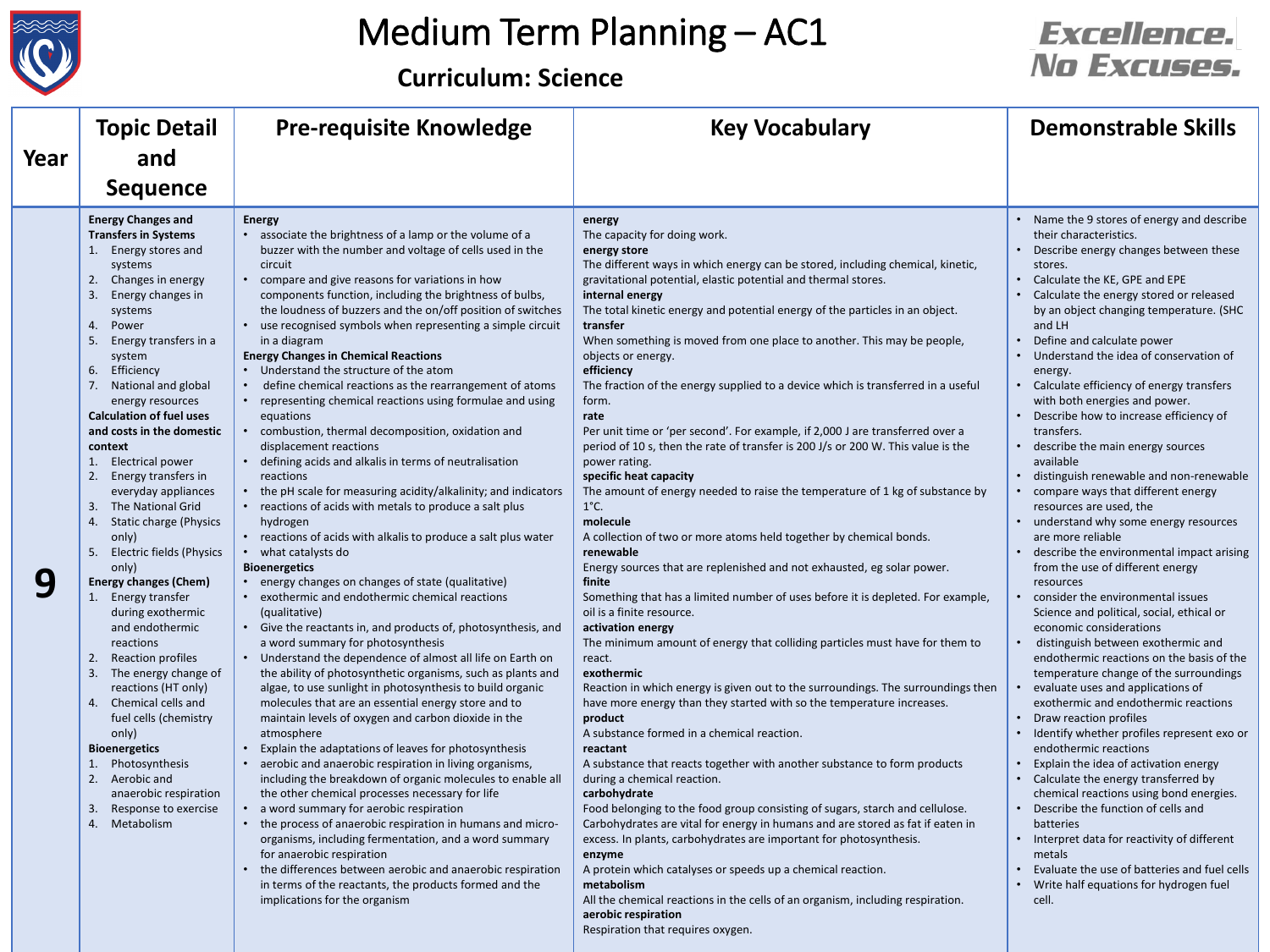

**Curriculum: Science**

| Year      | <b>Topic Detail and</b><br><b>Sequence</b>                                                                                                                                                                                                                                                                                                                                                                                                                                                                                              | <b>Pre-requisite Knowledge</b>                                                                                                                                                                                                                                                                                                                                                      | <b>Key Vocabulary</b>                                                                                                                                                                                                                                                                                                                                                                                                                                                                                                                                                                                                                                                                                                                                                                                                                                                                                                                                                                                                                                                                                                                                                                                                                                                                                                                                                                                                                                                                                                                                                                                                                                                                                                                                                                                                                                                          | <b>Demonstrable Skills</b>                                                                                                                                                                                                                                                                                                                                                                                                                                                                                                                                                                                                                                                                                                                                                                |
|-----------|-----------------------------------------------------------------------------------------------------------------------------------------------------------------------------------------------------------------------------------------------------------------------------------------------------------------------------------------------------------------------------------------------------------------------------------------------------------------------------------------------------------------------------------------|-------------------------------------------------------------------------------------------------------------------------------------------------------------------------------------------------------------------------------------------------------------------------------------------------------------------------------------------------------------------------------------|--------------------------------------------------------------------------------------------------------------------------------------------------------------------------------------------------------------------------------------------------------------------------------------------------------------------------------------------------------------------------------------------------------------------------------------------------------------------------------------------------------------------------------------------------------------------------------------------------------------------------------------------------------------------------------------------------------------------------------------------------------------------------------------------------------------------------------------------------------------------------------------------------------------------------------------------------------------------------------------------------------------------------------------------------------------------------------------------------------------------------------------------------------------------------------------------------------------------------------------------------------------------------------------------------------------------------------------------------------------------------------------------------------------------------------------------------------------------------------------------------------------------------------------------------------------------------------------------------------------------------------------------------------------------------------------------------------------------------------------------------------------------------------------------------------------------------------------------------------------------------------|-------------------------------------------------------------------------------------------------------------------------------------------------------------------------------------------------------------------------------------------------------------------------------------------------------------------------------------------------------------------------------------------------------------------------------------------------------------------------------------------------------------------------------------------------------------------------------------------------------------------------------------------------------------------------------------------------------------------------------------------------------------------------------------------|
| <b>10</b> | <b>Atomic Structure</b><br>1.<br>The structure of an atom.<br>2.<br>Mass number, atomic number<br>3.<br>Isotopes<br>4.<br>The development of the model<br>of the atom<br>5.<br>Radioactive decay<br>6.<br><b>Nuclear Radiation</b><br>7.<br><b>Nuclear Equations</b><br>8.<br>Random Nature of decay<br>9.<br>Half Life<br>10.<br>Radioactive Contamination<br>11.<br>Hazards of radiation (Separate<br>Only)<br>12.<br><b>Background radiation (Separate</b><br>Only)<br>13.<br><b>Nuclear Fission</b><br>14.<br><b>Nuclear Fusion</b> | <b>Atomic Structure</b><br>• A simple (Dalton) atomic model<br>• Differences between atoms, elements and<br>compounds<br>• Chemical symbols and formulae for elements<br>and compounds<br>• Conservation of mass changes of state and<br>chemical reactions<br>• Recognition of standard form<br>Understanding of the layout of the periodic<br>table<br>Calculation of percentages | Atom: the smallest particle of a chemical element that can exist.<br>The word is derived from the Greek word "atomos", meaning<br>indivisible. An atom consists of a nucleus containing protons and<br>neutrons, surrounded by electrons.<br>Compound: Two or more elements chemically joined together.<br>"to put together, to mix, to combine; to join, couple together,"<br>from Old French compondre<br>Compounds have different properties to the elements that make<br>hem up<br>Electron: Subatomic particle, with a charge of -1, a mass of almost<br>0. The Greek word for "amber" is "electron" Electricity is the<br>movement of electrical charge through a circuit (usually,<br>flowing electrons.)<br>Element: A substance made of one type of atom only. Middle<br>English (denoting fundamental constituents of the world or<br>celestial objects): via Old French from Latin elementum 'principle,<br>rudiment', translating Greek stoikheion 'step, component part'.<br>There are about 100 different elements.<br>Isotope: Atoms of an element with the same number of protons<br>and electrons but different numbers of neutrons. 1913: coined by<br>F. Soddy, from iso-'equal' + Greek topos 'place' (because the<br>isotopes occupy the same place in the periodic table of elements).<br>They have the same chemical properties as they have the same<br>number of electrons<br>Neutron: Uncharged subatomic particle, with a mass of 1 relative<br>to a proton. The relative charge of a neutron is 0. electrically neutal<br>particle of the atom," 1921, coined by U.S. chemist William D.<br>Nucleus: The central part of an atom. It contains protons and<br>neutrons, and has most of the mass of the atom. The plural of<br>nucleus is nuclei. early 18th century: from Latin, literally 'kernel,<br>inner part', diminutive of nux, nuc- 'nut'. | • Describe in detail the structure of the atom<br>including the properties of its constituents.<br>• Use the AXZ notation to identify the make up of<br>particular elements.<br>• Describe how the model of the atom evolved<br>referring to evidence and differences between<br>the models.<br>Describe the random nature of decay and<br>explain how its measured.<br>Explain the properties of the different ionising<br>radiations.<br>Represent the different types of radiations<br>using nuclear equations.<br>Explain the effect of the atom of the emission<br>of different types of radiations<br>• Understand and give examples of irradiation<br>and contamination.<br>• Give uses and dangers of radiations.<br>• Understand the processes of nuclear fission and<br>fusion. |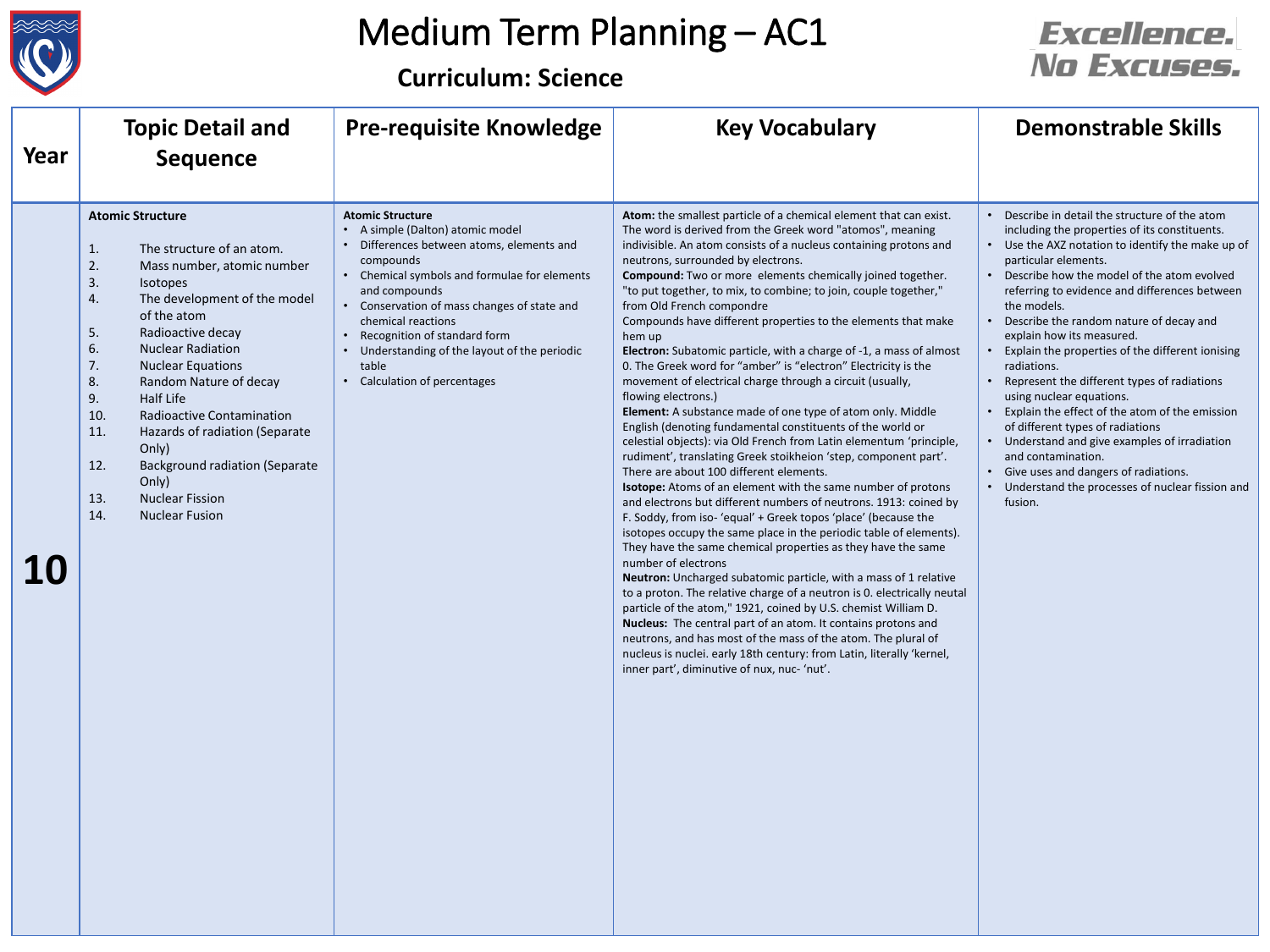

#### **Curriculum: Science**

| Year | <b>Topic Detail and</b><br><b>Sequence</b>                                                                                                                                                                                                                                                                                                                                                                                                                                                                                                                                                                                    | <b>Pre-requisite</b><br><b>Knowledge</b>                                                                                                                                                                                                                                                                                                                                                                                                                                                                                                                                                                                                                                   | <b>Key Vocabulary</b>                                                                                                                                                                                                                                                                                                                                                                                                                                                                                                                                                                                                                                                                                                                                                                                                                                                                                                                                                                                                                                                                                                                                                                                                                                                                                                                                                                                                                                                                                                                                                                                                                                                                                                                                                                                                                                                                                                                                                                                                                                                                                                                                                                                                                                                                                                                                                                                                                                                                                                                                                                                                                                                                                                                                                                                                                                                                                                                                                                                                                           | <b>Demonstrable</b><br><b>Skills</b>                                                                                                                                                                                                                                                                                                                                                                        |
|------|-------------------------------------------------------------------------------------------------------------------------------------------------------------------------------------------------------------------------------------------------------------------------------------------------------------------------------------------------------------------------------------------------------------------------------------------------------------------------------------------------------------------------------------------------------------------------------------------------------------------------------|----------------------------------------------------------------------------------------------------------------------------------------------------------------------------------------------------------------------------------------------------------------------------------------------------------------------------------------------------------------------------------------------------------------------------------------------------------------------------------------------------------------------------------------------------------------------------------------------------------------------------------------------------------------------------|-------------------------------------------------------------------------------------------------------------------------------------------------------------------------------------------------------------------------------------------------------------------------------------------------------------------------------------------------------------------------------------------------------------------------------------------------------------------------------------------------------------------------------------------------------------------------------------------------------------------------------------------------------------------------------------------------------------------------------------------------------------------------------------------------------------------------------------------------------------------------------------------------------------------------------------------------------------------------------------------------------------------------------------------------------------------------------------------------------------------------------------------------------------------------------------------------------------------------------------------------------------------------------------------------------------------------------------------------------------------------------------------------------------------------------------------------------------------------------------------------------------------------------------------------------------------------------------------------------------------------------------------------------------------------------------------------------------------------------------------------------------------------------------------------------------------------------------------------------------------------------------------------------------------------------------------------------------------------------------------------------------------------------------------------------------------------------------------------------------------------------------------------------------------------------------------------------------------------------------------------------------------------------------------------------------------------------------------------------------------------------------------------------------------------------------------------------------------------------------------------------------------------------------------------------------------------------------------------------------------------------------------------------------------------------------------------------------------------------------------------------------------------------------------------------------------------------------------------------------------------------------------------------------------------------------------------------------------------------------------------------------------------------------------------|-------------------------------------------------------------------------------------------------------------------------------------------------------------------------------------------------------------------------------------------------------------------------------------------------------------------------------------------------------------------------------------------------------------|
|      | <b>Cell Processes</b><br>Eukaryotes and prokaryotes<br>1.<br>Animal and plant cells<br>2.<br>Cell specialisation<br>3.<br>Cell differentiation<br>4.<br>5.<br>Microscopy<br>Culturing microorganisms<br>6.<br>(biology only)<br>Chromosomes<br>7.<br>8.<br>Mitosis and the cell cycle<br>9. Stem cells<br>10. Diffusion<br>11. Osmosis<br>12. Active transport<br><b>Energy Changes and Transfers in</b><br><b>Systems</b><br>Energy stores and systems<br>Changes in energy<br>Energy changes in systems<br>3.<br>Power<br>4.<br>Energy transfers in a system<br>Efficiency<br>6.<br>National and global energy<br>resources | <b>Cell Processes</b><br>• cells as the fundamental unit of<br>living organisms, including how to<br>observe, interpret<br>• and record cell structure using a<br>light microscope<br>• he functions of the cell wall, cell<br>membrane, cytoplasm, nucleus,<br>vacuole,<br>• mitochondria and chloroplasts<br>• the similarities and differences<br>between plant and animal cells<br>• the role of diffusion in the<br>movement of materials in and<br>between cells<br>• the structural adaptations of some<br>unicellular organisms<br>• the hierarchical organisation of<br>multicellular organisms: from cells<br>to tissues to organs<br>• to systems to organisms. | Eukaryotic: Cell with a nucleus, characterized by well-defined cells (with nuclei and cell walls)," 1957, from<br>French eucaryote (1925), from Greek eu "well, good" (see eu-) + karyon "nut, kernel"<br>Prokaryotic: Cell without a nucleus. The word prokaryote comes from the Greek πρό (pro, 'before') and<br>κάρυον (karyon, 'nut' or 'kernel'). Prokaryotes are divided into two domains, Archaea and Bacteria.<br>Sub-cellular structures: Small structures inside a cell e.g. nucleus, sub- under, beneath, cellular - to do with<br>cells.<br>Nucleus: Contains DNA, early 18th century: from Latin, literally 'kernel, inner part', diminutive of nux, nuc-<br>'nut'.<br>Cytoplasm: Where chemical reactions take place, organic substance forming the essential constituent of<br>cells," 1870, from cyto-"cell" + -plasm. Related: Cytoplasmic.<br>Cell membrane: Controls what enters and leaves the cell. A membrane is a thin layer of skin or soft tissue of<br>the body," a term in anatomy, from Latin membrana "a skin, membrane; parchment (skin prepared for<br>writing)," from membrum "limb, member of the body" (see member). The etymological sense is "that which<br>covers the members of the body."<br>Mitochondria: Where aerobic respiration takes place, early 20th century: modern Latin, from Greek mitos<br>'thread' + khondrion (diminutive of khondros 'granule').<br>Ribosomes: Where protein synthesis occurs, 1958, coined by U.S. microbiologist Richard B. Roberts (1910-<br>1980) from ribo(nucleic acid) + -some "body."<br>Chloroplasts: Where photosynthesis occurs The word chloroplast is derived from the Greek words chloros<br>(χλωρός), which means green, and plastes (πλάστης), which means "the one who forms"<br>Vacuole: Contains cell sap, keeps the cell turgid. id 19th century: from French, diminutive of Latin vacuus<br>'empty'<br>Differentiation: When a cell becomes a specialised cell, early 19th century: from medieval Latin differentiat-<br>'carried away from', from the verb differentiare, from differentia<br>Diffusion: The movement of particles from a HIGH concentration to a LOW concentration down a<br>concentration gradient late Middle English (in the sense 'pouring out, effusion'): from Latin diffusio(n-),<br>from diffundere 'pour out'.<br>Osmosis: The movement of WATER from a DILUTE solution to a MORE CONCENTRATED solution, mid 19th<br>century: Latinized form of earlier osmose, from Greek ōsmos 'a push'.<br>Active transport: The movement of particles, e.g. mineral ions, from a HIGH concentration to a LOW<br>concentration, AGAINST the concentration gradient, using ENERGY. Active - Middle English (in the sense<br>'preferring action to contemplation'): from Latin activus, from act-'done', from the verb agere .Transport<br>Middle English: from Old French transporter or Latin transportare, from trans-'across' + portare 'carry'.<br>Active transport is a good example of a process for which cells require energy. | • Identify cell structures and<br>describe their functions<br>Categorise cells of different<br>types<br>• Understand the process of<br>cell differentiation to form<br>specialised cells<br>Explain how to use the<br>different types of<br>microscopes<br>Describe how to culture<br>bacteria<br>• Understand how cells<br>replicate<br>Understand the movement<br>of substances into and out<br>of cells. |